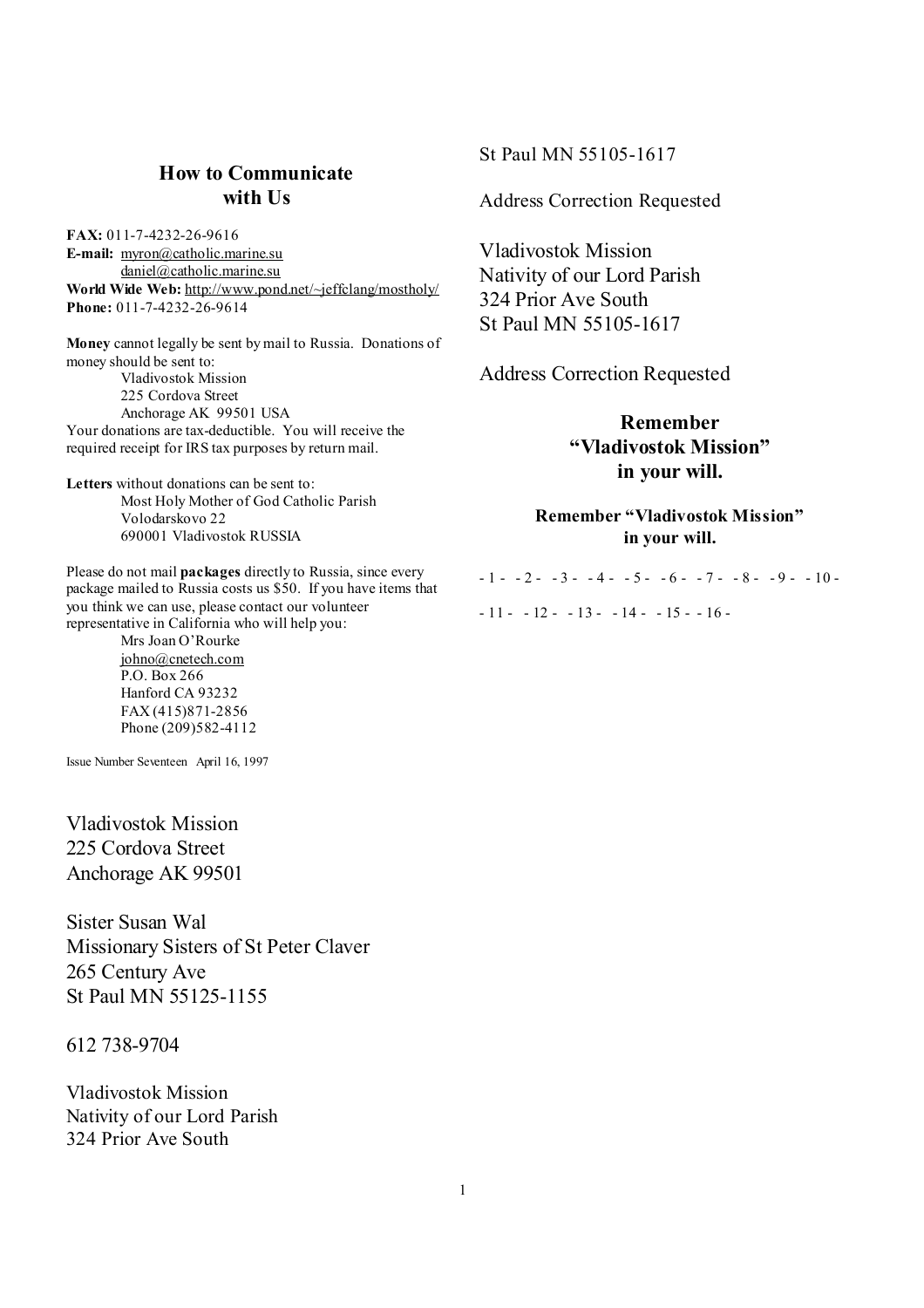## **The Development of Catholicism in the Russian Far East**

*By Miroslava Igorevna Efimova Archivist of the Parish of the Most Holy Mother of God Vladivostok* 

In the nineteenth century the Russian Far East or, as it was called then, Eastern Siberia, was primitive enough that it was said that every 100 miles of travel to the East would let the traveler go back 100 years in time. On this broad plain, a huge expanse from the Urals to the Pacific, lived a variety of tribes. Three million people inhabited 4.5 million square miles. The Tsarist government of Russia carried out a broad program of colonization with material support for the volunteer settlers, including hunters, traders, and peasants, who staked out for themselves the best, most productive land. On these eastern lands there weren't any noblemen, and almost no landowners, so there were also few laborers and defenders. The settlerpeasants were themselves the landlords.

A special role in the settling of the eastern lands was played by those settlers who were forced to come: the military and the political exiles. Practically from the very beginning exiles were sent to the Siberian lands already from the time of the War of Stephen Bator in the 10th century, and this continued to the beginning of the First World War in 1914. Especially widescale was the deportation of Poles, White Russians, and Lithuanians, which happened after the rout of the lords' confederation from 1768-72, the rebellion of Tadeush Kostusko in 1794, the Napoleonic war in 1812, the November rebellion in 1830-31, and the January rebellion in 1863, and even after the troubles of 1905. When, in 1795, the neighbor to the Russian Empire, the Polish state, lost her independence, part of the Polish lands passed into the body of Russia under the so-called Polish Kingdom. A national liberation movement appeared in Poland. Besides the rebellious patriots, whole garrisons of the Polish army were sent into Siberia, forming the so-called "Cossack colony". It should be added that after the abolition of privileges, the Russian Army started to call up Poles, White Russians, Lithuanians, and former Polish citizens, who served in the lower ranks of the regular battalions and the marine crews.

This was how a multi-national population and multi-national military contingent found itself in the eastern territories of the Russian Empire at the end of the 19th century, a population which professed the Catholic faith based on their national historical traditions.

During that period of time a precise border between Manchuria and the Russian territories of PriAmurye and Ussurisky Krai still didn't exist, and there was a free exchange of traders and the local population across the border. They were served by the French Catholic mission in Manchuria, who were thus informed about the presence of the Catholics of PriAmurye and Ussurisky Krai. This situation worried the

ruling circle in St Petersburg, which received secret information about it from its ambassador in Peking. This is what Lieutenant Governor-General Korsakov wrote in a secret letter of November 5, 1865, to the St Petersburg ministry of foreign affairs: "There is a very significant number of Roman Catholics in the Amursky Krai and the Primorsky Territory.... The distance of that region does not allow the priest from Irkutsk regularly to fulfill his duties relating to the Catholics. So for several years they are deprived of spiritual nourishment, the reception of the holy sacraments, and the blessing of the Church on the main Christian events of their lives." The governor also expressed his concern that there are even times when the Catholic missionaries from the French Catholic Mission in Manchuria cross the boundary of the PriAmursky Krai. For this reason their bishop, Monsignor Verol, has the impression that the Amur River and Ussurisky Krai can become again a part of Manchuria, as it was earlier. Because the Manchurian diocese was created by the Holy See with such borders, Monsignor Verol declares: "Everything once decided by the Roman See cannot be changed by any other authority."

 Considering this political situation, the governor felt the need to name a special Catholic priest in the Amursky Krai, as was done in the Irkutsksky Territory. Archival documents tell how long that question moved through the labyrinthine chain of bureaucrats, how slowly proceeded the letters between the Ministry of Internal Affairs, the Ministry of Finance, the Department of Spiritual Affairs, and the Governor General's staff. Finally, on February 18, 1866, the will of the monarch was declared: "The Lord All-gracious Emperor approved the appointment in Amursky Krai of a Roman Catholic priest." And again the wheels of bureaucratic letter-writing began. It took a long time to decide just where to create a Catholic parish, then scratch up some money for contruction, choose candidates for the priest, and send inquiries about his worthiness. Finally, after long consultations, on June 1, 1866, the Catholic archbishop informed the Minister of Internal Affairs, P.A. Valchev, that, according to the opinion of the Catholic pastor of Irkutsk, the best place for the Catholic parish would be Nicolaevsk-na-Amure, the capital of the general governorship, and the center for the regular army and naval forces, from which the priest might travel by the rivers and by the sea to the places of residence of his Catholic flock. A 28 year old from Yulsky parish of the Vittebsky District in European Russia, Cazimir Radzishevsky, was chosen to be the first Catholic priest.

 There are many archival documents which tell about his ministry, especially one remarkable request by the priest to the general governor which he wrote after twenty two years of service. The request reads like a tale from a country priest who, for example, calls on his parishioners on Sakhalin Island setting out in winter across the ice by dogsled, spending five or six nights under the open sky, and risking his life in a snowstorm. His parish was huge--all of Khabarovsky Krai, AmurskyTerritory, Primorye, Sakhalin Island, and the coast of the Sea of Okhotsk [about the size of the Eastern Time Zone in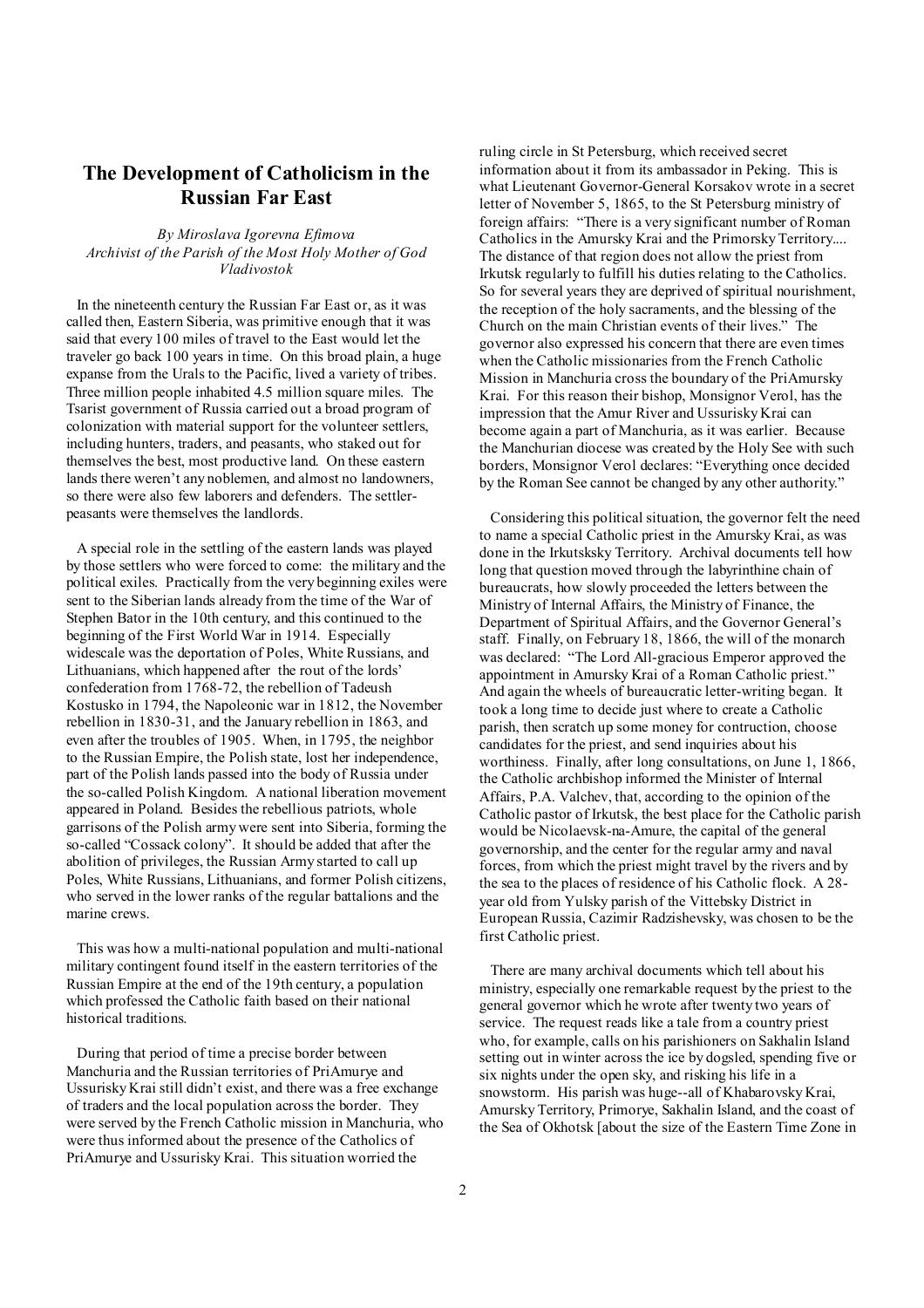the U.S.--ed.] He never once made it to Kamchatka or the Commander Islands, which also were part of his parish.

When he left St Petersburg Father Radzishevsky received 1,169 rubles from the Spiritual Treasury for ordering of church goods. There wasn't any other kind of support for the construction of a church, and he didn't have a place to live. In Nicolaevsk he bought an ancient house with his meager means, and in 1868 he managed to get an old house from the treasurer which was able to be used as a place of prayer and for services.

In 1871 the naval port and the residence of the Primorsky Oblast was transferred from Nicolaevsk to Vladivostok which became the main commercial and military port of Russia on the Pacific Ocean. The headquarters of the Army was transferred to the military post in Khabarovsk.. In this way, from his rather large flock, only 25 or 30 people remained in Nicolaevk-na-Amure, mostly invalids. So it was necessary for Radzishevsky to ask the civilian and spiritual authorities to transfer his parish to Vladivostok, where earlier the priest came only to visit his Catholics. He appealed to the general governor, Baron Korfa, with the fact that from Vladivostok it would be easier to make sidetrips to all points and cities where his parishioners lived.

The request was received with pleasure and approved by the superintendent of the Holy Synod, and on July 21, 1886, the Vladivostok city Duma decided to give over a parcel of land for the permanent use of the Roman Catholic parish, and to build a home for the sacred ministers on Third Port Street (now Shkipera Geka Street).

At the same time the superintendent of the Synod did not support the idea of building a Catholic church building in Vladivostok. He explained his position in the following way: "...In Vladivostok there still isn't an Orthodox church, but there is already a Lutheran church....If there will soon be also a Catholic chapel, that situation wouldn't respect the Russian Imperial state church and would inspire apprehension about the possibility of heterodox propaganda among the Orthodox population. Therefore the construction of the Catholic church will have to wait until the finish of construction of an Orthodox church." The Orthodox Assumption Collegial Church was blessed in December, 1898, and in December 30, 1898, the Minister of Internal Affairs announced to the superintendent of the Synod that he "acknowledged the possibility to give way to the petition for the relocation of the Roman Catholic parish from Nicolaevsk to Vladivostok."

The Catholics of Vladivostok didn't have a church, and mass was held in the house of the pastor of the Lutherans, where Father Radzishevsky stayed. The local Catholics started a collection for the construction of their church, and meanwhile, according to a decision of the Synod, a general collection was started throughout the regions of the empire. In 1885 Ivan Ivanovich Mantsevich, a Pole and a high officer of the Port Department, gave the Polish Society a piece of land located near the land the Vladivostok City Duma had given to the Catholic parish. There was built the first wooden church, and

on the front was hung a small bell and on the back side living quarters were prepared. Father Radzishevsky practiced his pastoral work in Vladivostok and, as before, travelled throughout the whole huge territory. During a trip to Blagoveschensk, on July 6, 1893, he unexpectedly died, at the age of 55. He was buried by the Orthodox priest, Father Athanasius, according to canonical rites in the Orthodox cemetery in Blagoveschensk.

 In 1902, during the night of February 1-2, the Feast of the Purification of Mary, the wooden church burned down with all its effects. In its place was built a small wooden chapel, the mortgage of which continued until 1912, and the construction was completed only after ten years.

 In 1920 the Roman Catholic Diocese of Moghilov created the Vladivostok Deanery, including the Catholics of PriAmurye, Khabarovsky and Primorsky Oblasts. The deanery already had five priests and about 11,000 members. There were wooden churches in Khabarovsk and in Alexandrovsk on Sakhalin Island--the rest were brick.

 The first dean was a Master of Theology, bearer of the Third Degree of the Order of St Stanislaus, and bearer of the Golden Cross-Ring, Father Karol Slivovsky, who, on October 28, 1923, was consecrated Bishop of Vladivostok in Harbin, China.

 Archival materials witness to the varied and wide religious and charitable activities of the Vladivostok parish. In the church children were baptized and celebrated their first communion, young people got married, and funerals were held. There was a Sunday school, and from the first there was a Polish elementary school for 30 children, and later a four-year school for 120 children. The charitable society "Dobrochinost" cared for poor families and for the sick, cooperating with the Red Cross. The parish Boy Scouts had a large list of members.

 In January of 1933 Bishop Slivovsky died and was buried in the Sedanka cemetery, and the young priest George Yurkevich was left as pastor of the church. In 1935 the Communist repression accelerated and many were shot or taken to.the camps. Father Yurkevich disappeared without a trace. Many parishioners were arrested, services in the cathedral ceased, and on July 7, 1935, the cathedral was closed as "abandoned", and then given to the Bureau of Archives.

 That is how the first stage of the development of Roman Catholic spiritual activities in the Russian Far East ended.

 In our day the Roman Catholic parish of Vladivostok again exists, having been reborn in 1991, and on September 15, 1993, the Primorsky Krai Council decided to return the church building to the parish. The number of parishioners by 1996 reached about 400. The parish has a Sunday school, and a wide range of charitable works are performed by parish volunteers through the organization "*Caritas*". The pastor is Rev Myron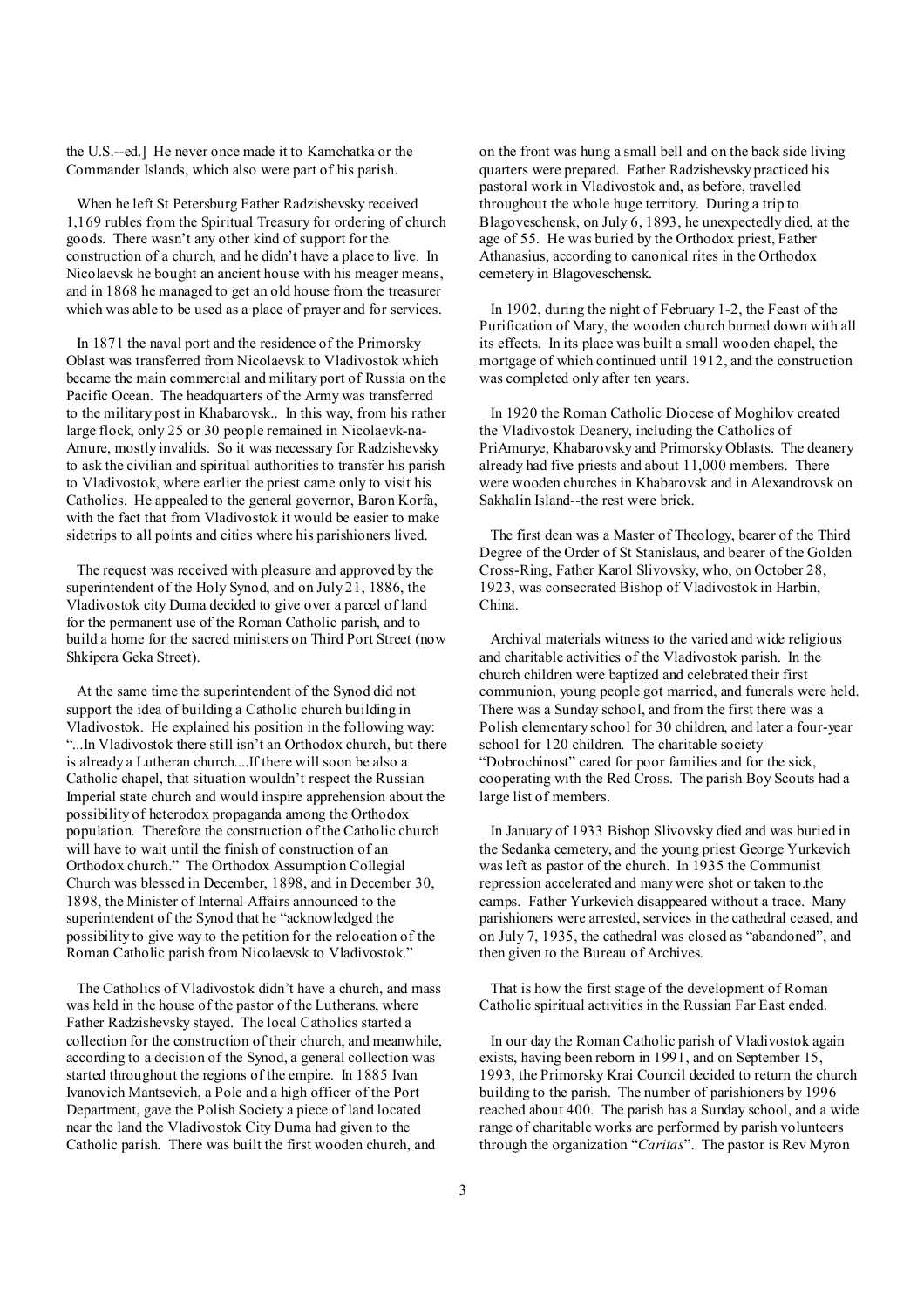Effing, and the vicar is Rev Daniel Maurer, Americans. They teach a course of catechesis, baptize, perform marriages, and serve the dying and the deceased. In addition to the Vladivostok parish, Primorsky Krai has Roman Catholic parishes in Nakhodka, Bolshoi Kamyen, and Romanovka. There are again Catholic parishes in Nicolaevsk-na-Amure, Blagoveschensk, Yuzhno-Sakhalinsk, and in Khabarovsk.

The current parishioners represent the many nationalities of society, including descendents of the Polish, Lithuanians, White Russians, and Ukrainians, and many Russians whose spiritual interests are more satisfied by the Roman Catholic Church. Since Vladivostok has been opened to the world again, there are even many foreign parishioners--Americans, Japanese, Koreans, and others.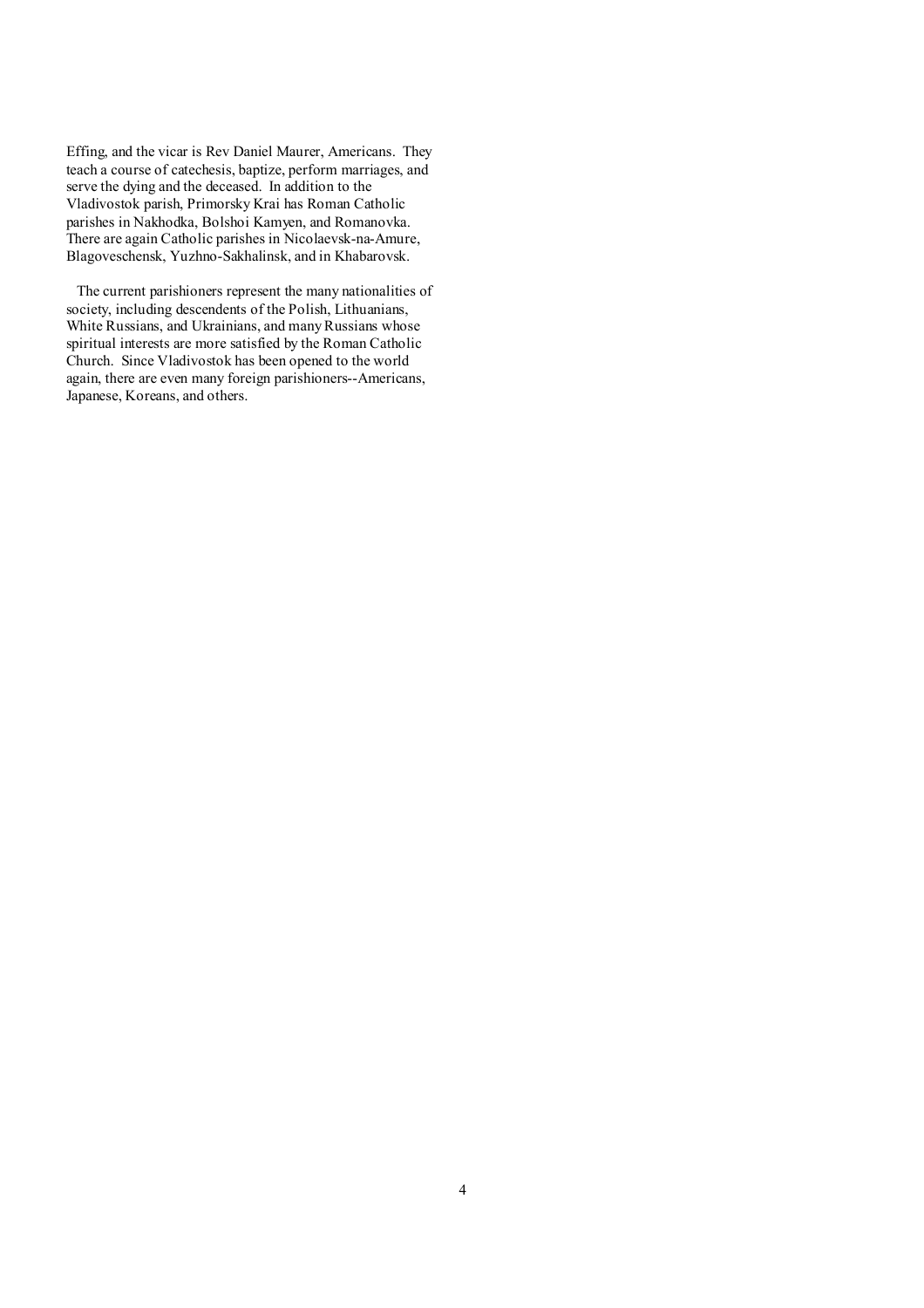## **Young Priest in a Young Church with Young People**

#### *by Rev Hilary Pangan*

At the age of 30, from a very small village in the Philippines, I have travelled to a lot of places and have met a lot of different people and cultures. I have left many friends behind, friends with whom I have shared a piece of my life, my person, and my faith. Some of these friends I will never see again. --These were my thoughts upon leaving Popov Island after the summer camp I had shared with the Russian children. With these thoughts I knew I was also leaving behind my youth. In the camp it struck me that I did not have the same energy I used to have when playing with kids. I found the Russian kids very strong and healthy so that I could not play with them as much as I wanted to. Play, and especially Karate, is no longer the arena where I could jump in with gusto.

Be that as it may, I had a chance to listen more to the depths of the human heart. Our little group challenged me to answer questions that I myself was struggling about: God, faith, morals, etc. In all of these questions I found one thing: the young people in my group were not interested in trivial things. They are interested in how God manifests Himself in the world. They wanted to know Him. To follow Him. And to love Him. In the midst of all these quests for answers, I was consoled by the fact that I have the Christian traditon with me where I can go for answers. Indeed, often at the back of mymind, the person of Jesus shines as the image of God that could be understood by young people in a young church like Vladivostok. Perhaps this is so because Jesus looked at the world with the eyes of a child, completely pure and genuinely searching for the will of God.

On the ship, upon leaving Popov Island, I went to the front with Little Katya to have a look at Vladivostok. Since Katya could speak good English, I had been talking with her in the camp. On the ship I told her, "God is good." She looked at me puzzled and asked, "What is God?" so I said, "The one who made all the things that you see." "Ah, KAMI SAMA!" she said. That was the Japanese word for God that they had learned in the camp as we prayed to thank the Generous Giver of everything before meals. Indeed, the heart of a child can easily see the presence of God. They need not travel so far, they need not see many places and meet many people. They can see right through.

When I got back to Japan I wished I was a Russian kid with much energy to play and do some more Karate. I wished, too, that I would have a better answer to questions like, "What is God?"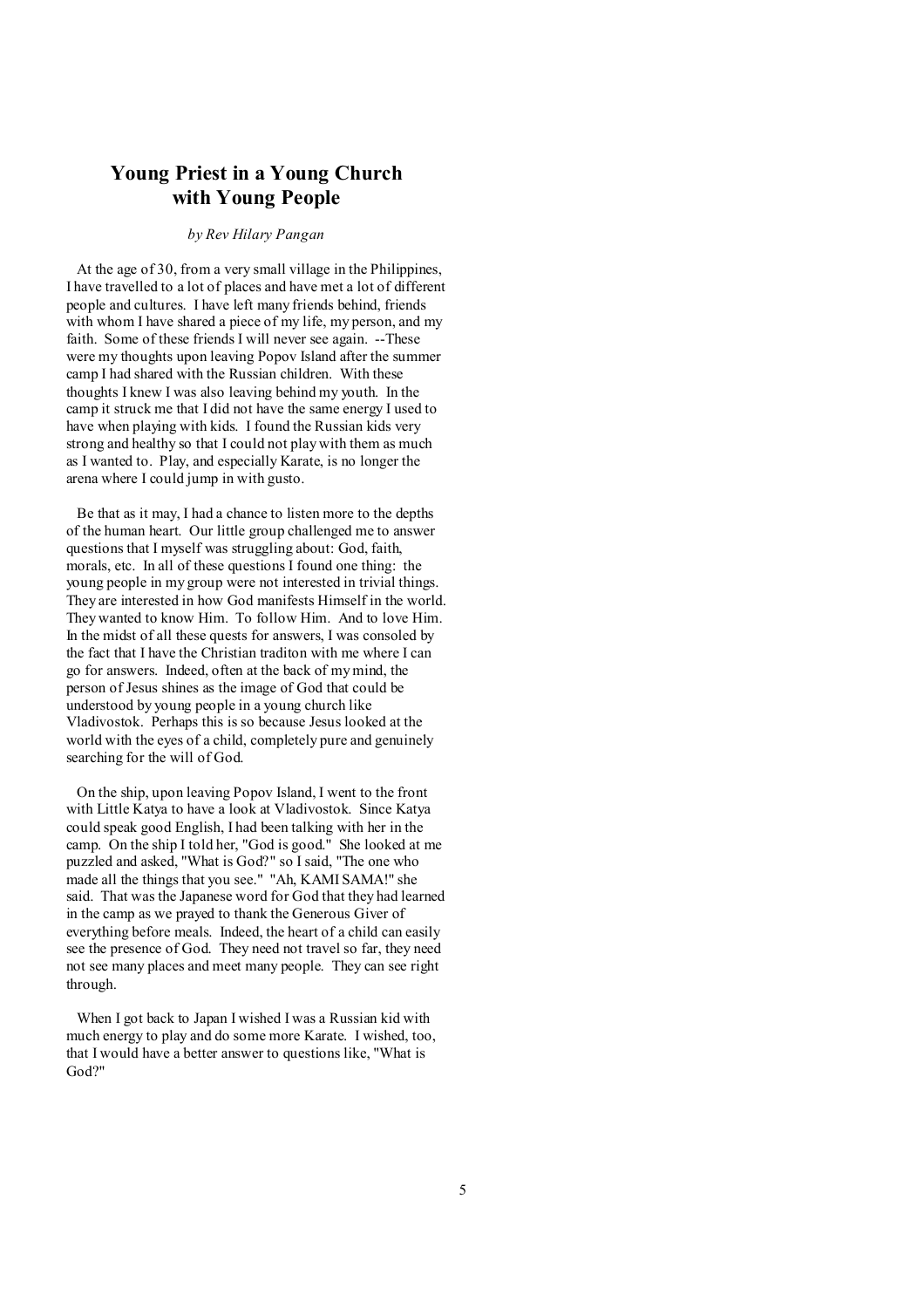News of Our Benefactors:

# **Gift of Blue Paper**

*by Rev Myron Effing, C.J.D.* 

All our parish letters and documents are now being printed on blue paper because the American ship *Blue Ridge* was here for the 300th anniversary of the Russian Navy. The Catholics on the ship donated the paper to us--we were out of paper.

Meanwhile, CARITAS volunteers are starting the production of simple sewn items like dolls' clothing, hot pads, and aprons, thanks to the sewing machines, patterns, and boxes of cloth remnants that were given to CARITAS by the *Blue Ridge* and by other benefactors. Thanks, Father Doug Smith and the Catholics of the *Blue Ridge*!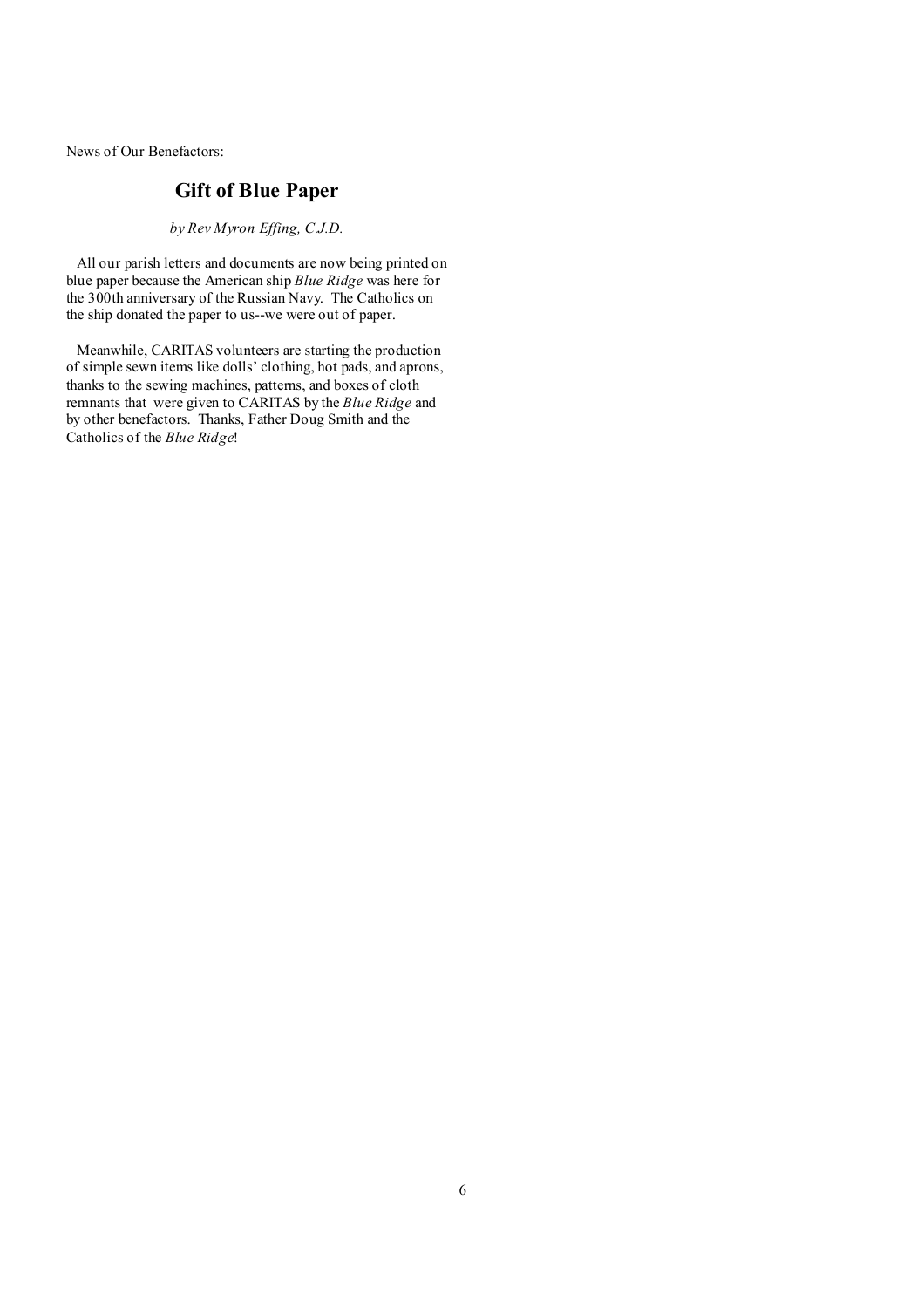### **News Notes**

#### *by Rev Myron Effing, C.J.D.*

• Our "Widows" Project continues.to make progress. Donors so far, in addition to the major grant from RENOVABIS of Germany, are:

| Window                                   | Donor                                                        |
|------------------------------------------|--------------------------------------------------------------|
| Visitation:                              | Mr and Mrs Robert Ozburn                                     |
| Assumption of Mary:                      | Paula Smith in honor of Rita Krieger                         |
| Our Lady of Sorrows:                     | Julie Shepard                                                |
| Pieta:                                   | Mr and Mrs Robert Flynn                                      |
| Scourging at the Pillar:                 | <b>Timothy Higgins</b>                                       |
| Crowning with thorns:                    | Marian Makoutz                                               |
| Three Kings:                             | Alex Martini                                                 |
|                                          | Holy Innocents: Pat and Chuck Pelletier in memory of aborted |
|                                          | children                                                     |
| Holy Family:                             | Mr and Mrs Robert Ozburn                                     |
| Tree of Jesse:                           | Mrs Virginia Murphy                                          |
| The Crucifixion:                         | Mr John Bold                                                 |
| Flight into Egypt:                       | Mr John Mahoney                                              |
| Most Holy Mother of God:                 | Mr & Mrs Paul Hasselbrinck                                   |
|                                          | in memory of Fr Myron Effing's 25th ordination anniversary   |
| Queen of the Holy Rosary:                | Bill & Jean Smith                                            |
| Martyrs of Vladivostok:                  | Blessed Mother Church,                                       |
|                                          | Owensboro, Kentucky                                          |
| Vladivostok Exiles:                      | Jim & Inez Yarbrough                                         |
| Coronation of Mary:                      | We received a major donation                                 |
|                                          | from Coronation of Mary Parish of Grandview MO toward this   |
|                                          | window. Additional donors are: Rose Barbarossa, James and    |
|                                          | Elizabeth Hildebrand, in honor of their children. Additional |
| donors for this window are still needed. |                                                              |

Windows which are still available are:

| Window                                     | Cost  |
|--------------------------------------------|-------|
| Nativity of Jesus                          | 3,780 |
| Presentation of Jesus in Temple            | 3,780 |
| Finding of Jesus in the Temple             | 3,780 |
| Annunciation, Gabriel and Mary             | 9,000 |
| Mary, Mother of the Church (with Apostles) | 9,000 |
| Immaculate Conception                      | 4,320 |
| Betrothal of Joseph and Mary               | 4,320 |

• In March *Mary Mother of God Mission Society* was officially incorporated in the State of Minnesota as a way of helping us American priests working in the Far East of Russia. We are hoping that having our own corporation will be a way of better coordinating our efforts in America on behalf of Russia. We owe a tremendous debt of gratitude to Archbishop Hurley and the Archdiocese of Anchorage for their constant help and support, but since we are not priests of the Archdiocese, and, since we are not officially sponsored by the Archdiocese, we felt that with time we will have to develop our own American organization, rather than keep the entire burden on Anchorage. Meanwhile we continue to depend upon the

missionary spirit, the love for Russia, and the hospitality of Alaskans.

 Besides Archbishop Hurley and his staff, we owe a big debt of thanks to our volunteers in Anchorage, especially Mr Ray Rzeszut who handles the thousands of details involved in the support of our mission. Thanks too to Father Richard Wey and Mr Roger Schmitt of St Cloud, Minnesota, who handled the incorporation process.

 The officers of the Mary Mother of God Mission Society are Father Myron Effing, Father Daniel Maurer, Father Richard Wey who is Director of the Mission Office of the Diocese of St Cloud, and Mrs Virginia Murphy, a member of our sisterparish committee at Nativity of the Lord Catholic Parish in St Paul, Minnesota. Several bishops have agreed to serve on the board. More news about that later.

• Recently we had the joy of hanging a beautiful and original icon of Our Lady of Vladivostok in the church. It was painted by Father Damien of Holy Transfiguration Monastery in Redwood Valley, California. It is already a favorite of our people, and they place votive candles in front of it every Sunday. The expenses connected with the icon were paid by Judge and Mrs Wozniak of St Paul, Minnesota, in honor of their parents. Wait for a picture in the *Sunrise*.

• We are anxiously waiting for our first sisters in the Far East! Spanish Sisters of Charity of St Ann will come to Vladivostok in August at the invitation of our Bishop, Joseph Werth. Fr Dan speaks Spanish, so communication should be easy until they know Russian. The speciality of the sisters is charitable work so they should make a great team with our CARITAS. We are also hoping they will take on work with our children, and some of the regular chores in the church building, especially preparations for Holy Days. Fr Dan usually does this work, and it takes quite a lot of ingenuity to make things look nice in the scarred floors and walls of our church which is still without adequate windows and without a permanent altar. We are grateful to people who have included cloth of various kinds in their aid packages--cloth, like charity, covers a multitude of sins!

• The Pilgrim Virgin Statue of Our Lady of Fatima arrived here from Irkutsk by train during Holy Week. The statue had already been in almost every parish in European Russia, where travel is easier. In two weeks we tried to have it visit every parish here in the Far East, and were nearly successful. It did not make the parish in Blagoveshchensk (because Blagoveschensk is accessible only by train, and we didn't have enough days to complete that trip), and in Aldan, Yakutia (because there was an airline pilots' strike and the planes didn't fly). In European Russia the statue was always accompanied by a person, but we couldn't do that here. We had to send it by air freight from parish to parish. We had a procession here in Vladivostok, before the Easter Noonday Mass. The statue should already be in Kazakhstan, making the rounds of the parishes before it returns to Portugal.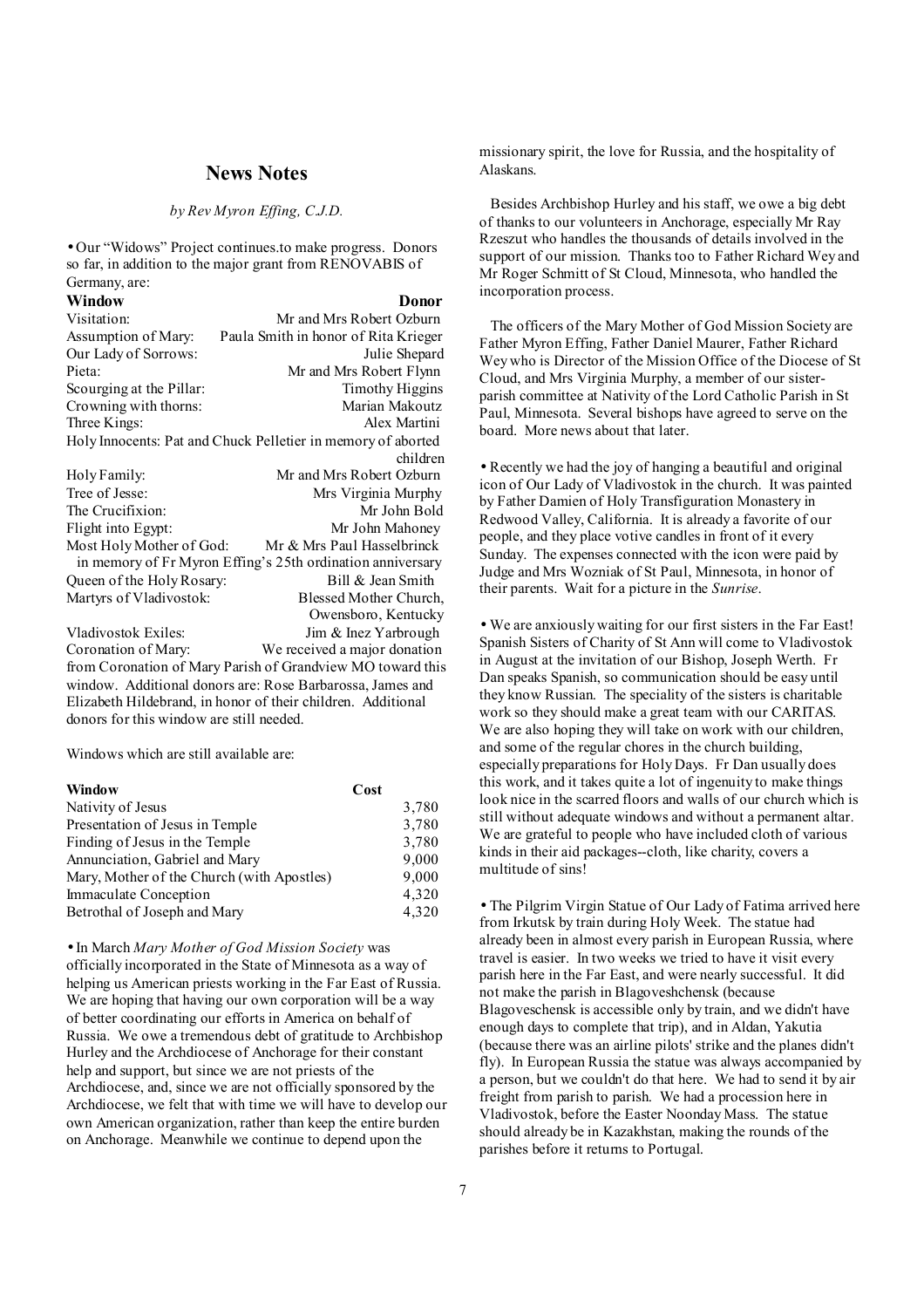• This month we received a container with donated items, including 3000 pairs of new winter boots and used clothing from an independent charitable organization in Seattle named CARITAS. We have begun distributing these things to the needy, including the orphanages in our region, the Women's High-Security Prison in Khabarovsk, and the Young Men's Prison in Nakhodka.

We called the orphanage in Lesozovodsk to find out how many kids were there, and the person who answered the phone said "40". After taking 40 pairs of shoes, we discovered that there were 120 kids in the orphanage. The director was in total disbelief when we gave her the 40 pairs and promised another 80 pairs. She said, "You're kidding! Free of charge? New shoes?" Yes--no strings attached! Russian are accustomed to strings attached to everything. (Actually, the shoes didn't have strings anyway, only velcro!)

Not only the items in the container were donated, but the 40 foot container itself was donated! We will use it as a shop for the restoration of the church. It was amazing to see the Russian crane pick up the huge container off its flatbed semi truck, raise it high in the air, swing it over the neighbor's garage and the retaining wall, and place it neatly next to our church building.

We'll print pictures in the *Sunrise* of kids getting their shoes.

• One of our parishioners, Miss Mika Madzuno, a Japanese lay missionary who works with CARITAS, has decided to give free Japanese lessons to any children of our parish who want to participate. There was a rush, of course. Since everything is getting privatized now in Russia with the end of socialism, most people don't have the money to spend on extras like special classes. This will be a wonderful gift for these students who otherwise wouldn't be able to pay for Japanese lessons. The dioceses of Japan are our neighboring dioceses to the east.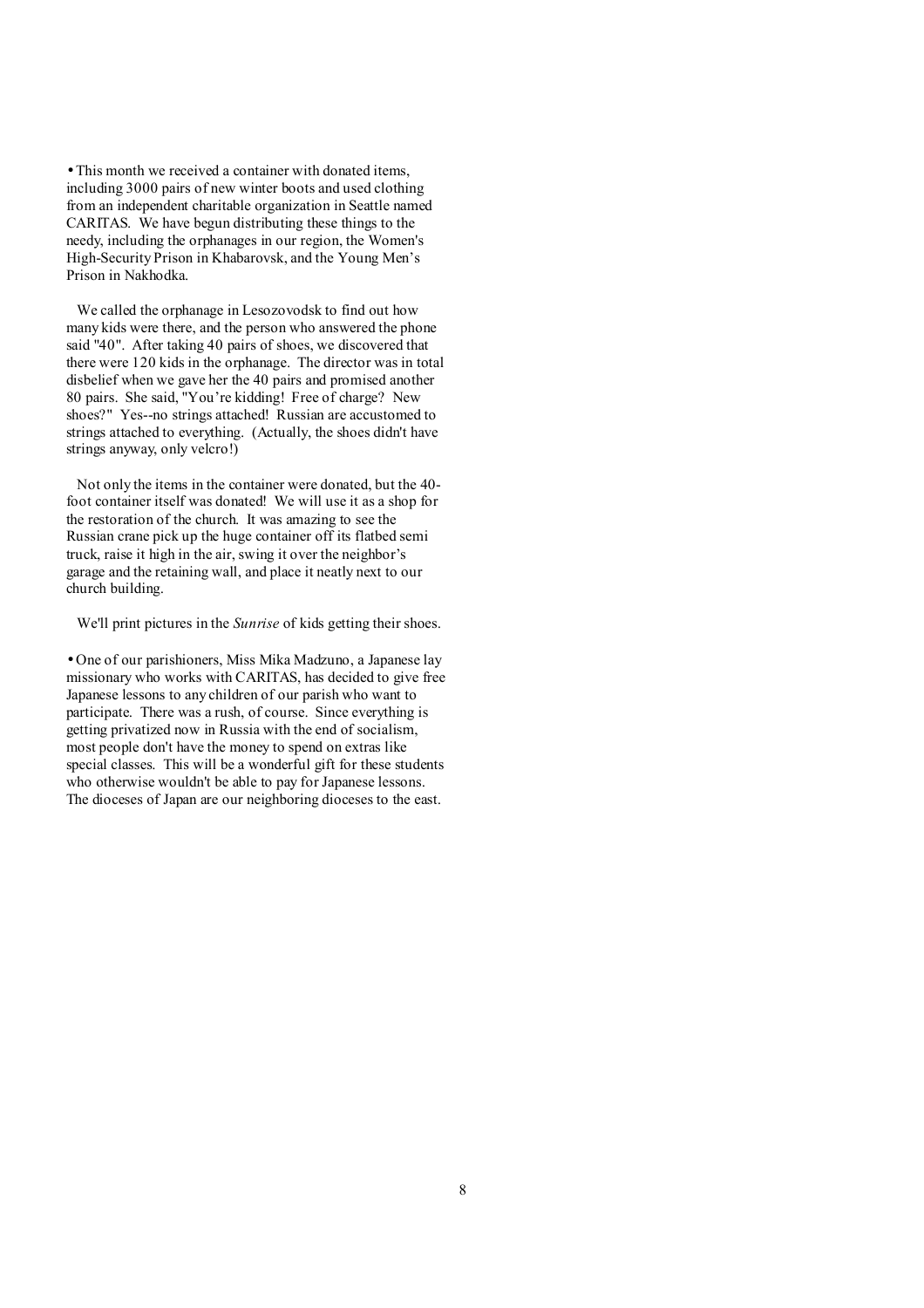## **More About the "Miracle Picture"**

*by John Anonymous and Rev Myron Effing, C.J.D.* 

[See issue number 11, June 1, 1995, of *Vladivostok Sunrise* for a copy of the "Miracle Picture". --ed]

The prelate seated on the right in the picture is a bishop, and not a monsignor, because since February 3, 1888, by concession of Pope Leo XIII, bishops, and only bishops, were allowed to wear the purple biretta. Until 1969 monsignors wore a purple pom-pom tuft on their black biretta. But the prelate in the picture quite obviously is wearing a purple biretta.

If you will look closer at the bishop's biretta, you will notice the three prominences rising from the top of the hat. Birettas, by tradition, have three prominences, even though there are four corners--one without a prominence. If you look close enough at the bishop's biretta in the picture you will see that he in fact does have a prominence on the left side of his biretta. Quite unusual. The fourth knotch was unusual even back then, because it means that the bishop in the picture was a Doctor in Theology. Before 1968, Doctors in Theology had the right to wear the four-prominenced biretta while teaching! No wonder he was made a bishop! If the bishop was a cardinal there would be no pom-pom tuft on his biretta. Nowadays the biretta has suffered from lack of popularity, but it's use is still required of all the canons of the patriarchal basilicas in Rome.

When was the picture taken? The candles are not lit, and the three altar cards on the altar make me believe that the Mass is about to start. Back then the altar cards were generally put on the altar right before Mass and taken off the altar right after Mass. One might think that the bishop just got finished hearing confessions, but his stole is not a confession stole, but rather a preaching and benediction stole. If, for some reason, the bishop were to be the one saying the mass, there would have been no altar cards, since bishops did not use altar cards--he would have had his Pontificale Romanum spread out and propped up against the tabernacle in front of the altar, because of his extra prayer formulas.

The bishop isn't about to say Mass because for a Pontifical Solemn High Mass seven candles were required back then, except for a Requiem Mass. There would have been the regular six as usual, and then a seventh, in the middle. The altar crucifix would stand behind it, but I don't see any kind of candle in front of the cross. If the photo were taken in the cathedral, then there would be a bishop's throne, but none is visible.

Perhaps the children have gathered for First Communion or for Corpus Christi. Corpus Christi could be in late May, and then First Communion in June, as was the custom in some places. But if that were so, then there should be a Pascal

Candle in the picture, which should stand on the Epistle side of the altar (our left). So the Easter season must have been completed.

 I don't understand the two flags, either--they both look foreign. Then there is the matter of the dark-colored frontal on the altar, and the dark-colored dossal behind the crucifix. They almost look like violet for the penitential season, not white for a festive occasion or for First Communion. I'm bothered by the placement of the altar rail--it almost seems as if the sanctuary continues on the people's side of the rail.

 The two girls on the right in white dresses don't have their heads covered--something very unusual at the time--you'd think they would at least have white veils on. Some of the boys in the front row are wearing shorts--I didn't even know they had shorts back then! The priest's cassock almost looks like the official Jesuit cassock. I've seen photos of the old Jesuit collar, and it was pointing down, like the one in the photograph.

 It is surprising how good the lighting looks in the church. The sanctuary lamp hung from the ceiling of the church. It is in the way of Christ's feet. And I don't see a tabernacle, but there must have been one. The picture couldn't have been taken professionally, though, because of how off-centered it is.

[Dear John, Thanks for being a real sleuth. Try to learn more about the picture, if you can. Concerning your remarks, here are some observations. Maybe other readers can add to our knowledge of the picture, too.

1. Bishop Slivovsky was in fact a Doctor of Theology, which we know from other sources--you got it from the picture! But you helped us anyway, because he was consecrated a bishop only in 1923, so if only bishops who were Doctors of Theology wore their birettas when they weren't teaching, then his biretta shows that the picture was taken after that date. Did you notice the finger ring? Could a lesser prelate have been wearing a ring in those days?

2. The peak of a tabernacle is visible above the altar card. Since we now have the Cross back, we know that this peak is not part of the Cross, so it had to be the top of the tabernacle.

3. Concerning candles, there are extra candles on the altar, including one unmatched one which is in front of the altar card on the right.

4. Thanks for pointing out the shorts on the boys. Nobody would wear shorts in Vladivostok except in summer, which suggests that the picture was taken in June or later. We know from records that the Boy Scouts were active in our parish at that time. Perhaps the boys were Scouts? Two of them seem to have a kerchief around their necks.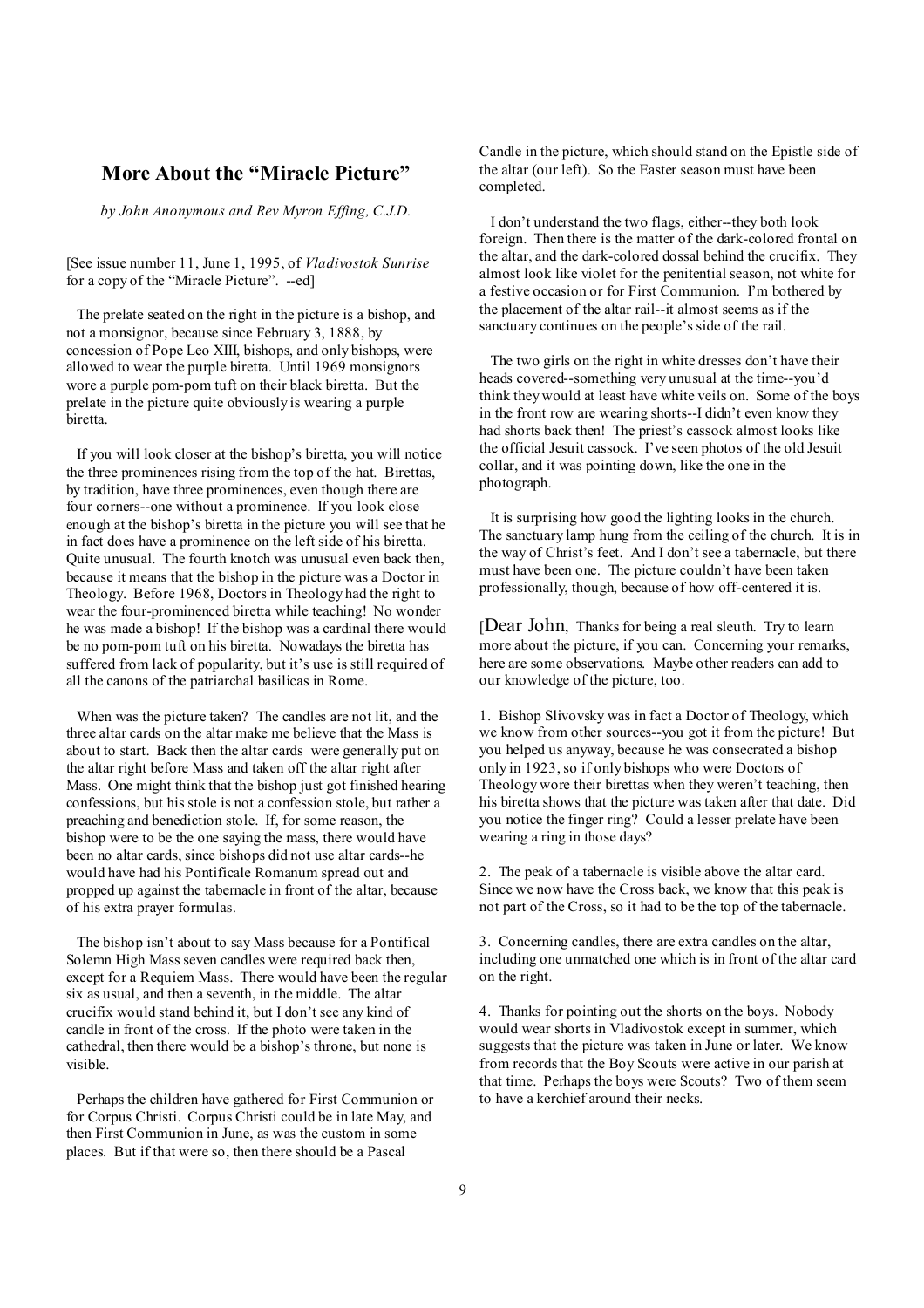5. The two boys in cassocks are wearing white gloves, which again suggests they served the bishop, holding his mitre and crozier.

6. After the Russian Revolution, Bernardine Franciscans, who formerly served on Sakhalin Island, came to Vladivostok. Could the priest's habit be theirs? I don't know what their habit looked like.

7. Several of the girls look older. Could it have been their "solemn communion", which was a custom at the time, wasn't it?

8. In general, pews in Poland are much more compact than American pews, so much so that you can't actually kneel at all, but only half kneel-half sit. The kneelers don't even move, but are under the pew in front of you. Consequently they usually leave space for a very wide center aisle, which may explain why there seems to be so much space in front of the communion rail--enough space for a Persian rug.

9. The original picture isn't off-center--in fact one boy was left off the right side of the photo we published. Our photographer who copied the photo made the mistake.

10. We would dearly like to find Bishop Slivovsky's family, which was said to be fromWarsaw. Surely they still have some records about such an illustrious relative as a Doctor of Theology and Bishop of Vladivostok. How can we find them?  $-ed$ ]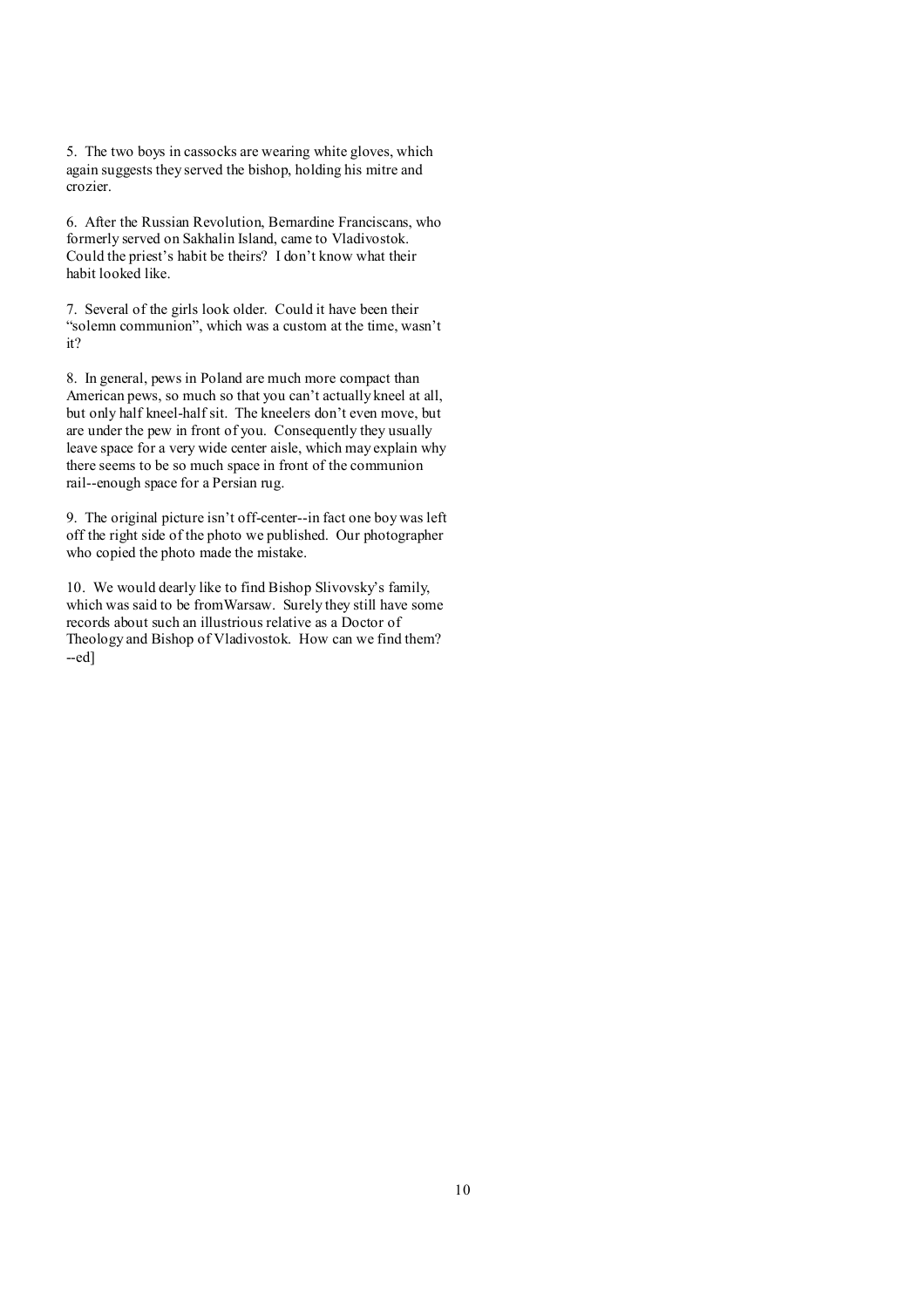## **A Letter to My Parents**

*by Chris Church* 

[Chris is one of our American parishioners who is working with the Peace Corp on an ecological project near the Tiger Preserve in Ternei, Primorye. "Karyn" is Karyn Becker, another Peace Corp worker. --ed]

Dear Folks,

8 January 1997

Hello and Happy New Year. I'm sorry I was unable to call last weekend. A huge snow storm blew over Ternei for about four days and dumped almost a yard of snow on the ground. The town has been shut down ever since. All the roads were closed, the phone lines down, and the power out for most of last week. I've got sore muscles from shoveling so much snow. On top of it all, Karyn was stuck in Ternei until finally she was able to leave on a specially arranged bus to Vladivostok on Sunday.

This year definitely started out on a wintery note. The town is finally working its way back to normal. The roads are mostly clear, with about six-foot drifts on either side of them through town. Today is the first work day since last year, thus I'm finally getting a chance to write.

Well, I have a lot of news. First of all, the police in Dalnegorsk caught the kid that broke into my house. They have found a number of the things that were stolen, but I'm not sure what. I do know that the computer is not included and it was sold to some random person in the large Dalnegorsk market, so I don't think I will be seeing it any time soon. I did however get one computer disk back and it has my October journal on it! I have printed it up and will send it in the slow mail soon. That's the best news. The bad news is that the kid that broke into my place is in pretty bad shape. He is 13 years old, has no father, his mother is a drunk, and he lives in the root cellar of his family's house. He is now in the jail in Dalnegorsk and he doesn't want to go home, because in the prison it's warm and he is fed. It turns out that his friends stole all the money from him. They have been caught by the police as well and it turns out they used it to buy a motorcycle, clothes, and who knows what else. It looks like I will have to go to court, but probably not for another year, because of the way the Russian judicial system works. Anyway, I will probably travel to Dalnegorsk within the next few weeks and pick up my things and hope that they find the computer before I go. At least something's finally being done about it.

Other wierd news. Two poachers were found frozen to death in the zapovednik [reserve] last week. They were caught by the storm and died while trying to drag a poached elk from the forest. The man had seven children, all of which were malnourished and thin.

Also, Hundyai, the Korean logging company that is working in Ternei, had two men transporting 40,000 dollars from Vladivostok to Svetlaya, a village to the north of Ternei. Near Cheguevka, they were stopped by armed bandits shot, killed, and robbed.

Also, John and Linda's "red" golden retriever was killed by a neighbor in order to make a fur hat. They are devestated. It was so sad because people would always joke that the dog would make a great *shapka* and then someone finally did it. Their other dog was killed by a drunk driver on New Year's Eve.

So that's all the news. Sorry it's mostly bad. This place has been rather crazy lately. The phone rates went back up, so I probably won't be able to call for awhile. I haven't received any regular mail for a while because of the weather. I will let you know as soon as something comes through. I'm anxiously waiting.

Work is going well. Life is moving right along. I love you and miss you. I really enjoyed our phone conversations! Stay in touch.

Love, Chris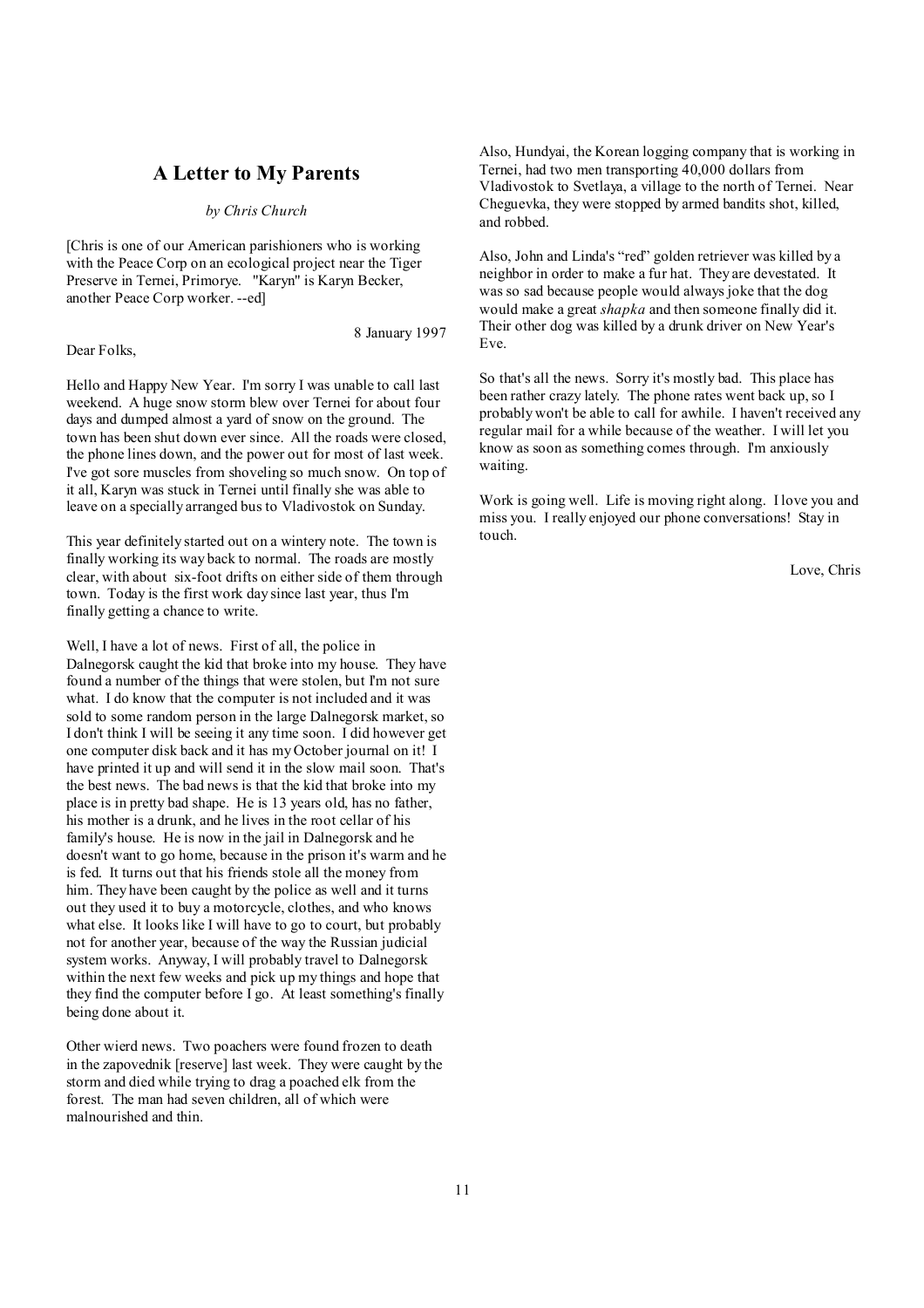## **Maria Iosephovna**

#### *by Rev Myron Effing, C.J.D.*

It was a ten hour drive by car so I was exhausted, when I arrived in Dalnegorsk for the very first time. It was September, and I wanted to find out if there were Catholics there before the winter would set in. My helper Yevgeny Balanyov had arranged for advertising in the city newspaper and rented a small hall where any Catholics could gather to meet us.

But first I wanted to find a very special person, Maria Iosephovna, whom I knew lived in Dalnegorsk because of our contact with her sister from Vladivostok. She would be 83 years old, and had been a parishioner of our Vladivostok parish before it was closed by the Communists. We rented a room at the hotel and rested up a bit before trying to find her.

It turned out that she lived not far from the hotel, and she welcomed us to her apartment which she shares with her daughter's family--a three room apartment, which was very tidy and comfortable. She looked 55, with dark hair, a smooth complexion, but thick glasses. She introduced us to her granddaughter, and offered us tea, but apologized that she couldn't offer anything else, since her daughter and son-in-law had not received their paychecks for several months. The family was basically living on Maria Iosephovna's pension, even though they all continued to work so as not to loose their own future pensions. Their food was basically bread with occasional vegetables from their garden. She was embarrassed that she couldn't offer me any sugar for the tea.

Maria Iosephovna was happy to remember what she could of bygone days. She said that as a girl she was a special helper to Bishop Slivovsky and to Sister Casemira, who cared for Bishop Slivovsky in his old age. She told that one of her jobs was to make the communion breads, and I know she did it, because after sixty years she still knew the recipe and the process exactly. She especially mentioned making "oplatki" for Christmas, which, if you are Ukrainian or Polish you will know is the traditional unleavened bread used to reconcile enemies and friends before the celebration of Christmas. Too bad that we don't have an oplatki iron now!--I'd sure like to find one. (When I was in Portland, Oregon in November, Fr Philiposki of St Stanislaus' Parish gave me enough oplatki for Christmas this year.)

She mentioned that the bishop had a Chinese cook who prepared his meals, and that she and the cook were good friends--she could always get a special treat from him. (Vladivostok was nearly 50% Buddhist before the Russian Revolution, so many Chinese and Koreans lived here. Almost all were deported or exiled to Kazakhstan by Stalin.)

She also told us the sad details of the bishop's death and funeral, which took place in the little chapel in Sedanka, a village ten miles from Vladivostok where the bishop was

exiled after the cathedral was confiscated. She also told of how someone dug up the bishop's grave after two days, and stole the ring from his finger and the bishop's crozier, which had been buried with him. So the sad little community had to rebury its bishop. We had hoped to learn from her whether the bishop's body still lay in the grave in Sedanka, or whether the body was taken to Poland. Unfortunately she couldn't remember.

 I offered to hear her confession, and gave her Holy Communion--the first in many years--and also anointed her, considering her age and the distance away from a Catholic priest.

 While I was in Dalnegorsk, I decided to pay a courtesy call on the Orthodox priest, and to find out if he would help Catholics in case of emergency. When we found the church the priest did not want to talk with me. When I didn't go away, he finally came, full of--what can I say?--hatred for me. He didn't extend his hand nor greet me in any way. He made it clear that he considered me a heretic, worse than a pagan, and wanted nothing to do with me. When I asked him if, in case of danger of death, he would help myCatholics, he replied, "Only if they become Orthodox!" This was a young priest, just out of training, with such hatred for a fellow Christian. Pray for him and others like him. Thank God he is not typical of all Orthodox priests. When I asked a certain Orthodox bishop the same question his answer was, "Of course! It is our obligation to help any dying baptized Christian!" In the bishop's city I told the Catholics to call the bishop in case of emergency, but in Dalnegorsk, they will need to call me--ten hours away by car!

 At the end of the day, a group of five Catholics, responding to the advertising, came for Mass, including a woman with a small child who hadn't been baptized. They said that there are more Catholics in Dalnegorsk, but it's been so many years since they have been to church that most aren't ready to begin practicing their faith. Considering the poverty of the child's family, which means they wouldn't be able to come to Vladivostok, and considering the probability that I wouldn't be in Dalnegorsk anytime soon, I baptized the child after giving a lesson in the Catholic faith to the whole group.

 Dalnegorsk is just one of a hundred small cities and villages in our region which have Catholics. They were displaced from Europe, sent to Siberia, and wound up in the Far East. I am reminded of the phrase from the third Eucharistic Prayer, "In mercy and love unite all your children wherever they may be."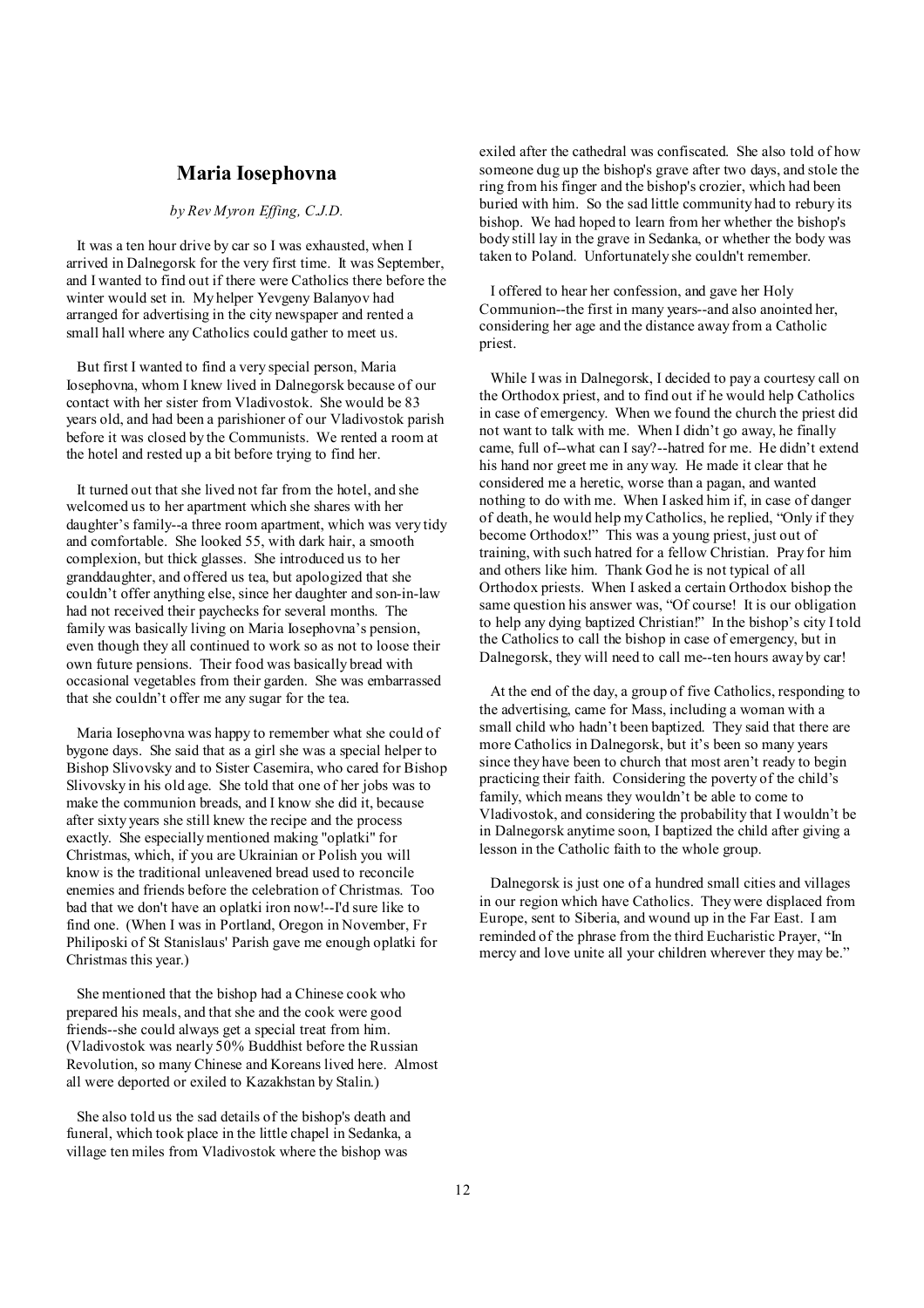### **Progress in Khabarovsk**

#### *by Rev Myron Effing, C.J.D.*

Don't be embarrassed if you have never heard of Khabarovsk. I never heard of it either until I landed there on a flight from San Francisco in 1991, on my first survey trip to Russia. In fact, it is the "capital" of the Far East of Russia, with rail and air connections to everywhere. It is located right near the Chinese border, and we are hoping that the parish can become a future mission base for China.

Our parish of the Immaculate Conception in Khabarovsk had been in existence since the 1860's. In spite of Czarist persecution, it had managed to build its own wooden parish church, and a brick building which was used as a parish school and as a home for the priest. The parish was forcibly closed by the Stalinist government in 1935 after most of its members had been disbursed or martyred or lost to history, including the last pastor. Both its buildings are still in existence-- currently used as the venereal disease clinics for the Khabarovsky State, which has a population of several million, and stretches from the latitude of Seattle to Anchorage on the coast of the Sea of Ohkotsk near the Pacific Ocean. Immaculate Conception currently is the onlyCatholic parish in the state.

Having reopened it in 1992, I've been doing the best I can to help this parish which is about 450 miles away from our mission base in Vladivostok. Long distance telephoning is a necessity when your parishes are separated by a thousand miles, but I was always held back in our work in Khabarovsk by the fact that my parish trustee Stanislauv Yermak had a very poor phone line. Thank God he had a phone--most people in Russia don't! But shouting and screaming into the phone and being regularly disconnected does not encourage one to work by phone.

We were convinced that there were more Catholics in the city who couldn't find us, because we didn't have a regular place of worship, and we didn't have enough visibility in the city. The parish didn't even have a place for a phone, or a door with our name on it, nor a place for me to stay when I come for mass. In other words, they had nothing!

Another big problem was nationalism. The parish began when the Polish Cultural Society, which existed before the parish, invited me to Khabarovsk. They had hoped that the parish could simply be part of the Society. I made it clear that the Catholic Church is "catholic'--for everybody--and that the parish would have to be independent from the Polish Cultural Society, as it is in Vladivostok. Nonetheless the situation wasn't confortable for non-Poles, including me! For a long time the parish consisted mainly of elderly people, and I always felt very constrained in the Khabarovsk parish, like I was a second-class human who somehow didn't match up. Other people must have felt the same way, judging by the lack of new

members, and judging by the numbers of non-Poles who became Catholics but then left the parish.

 Now--suddenly--things have changed. Stanislauv has a new phone line, and it's as though he's in the next room. Now his phone line is good enough that we can even communicate by electronic mail.

 Several young people have joined who are very devout and have brought new stimulus to the parish, and they are of Russian, Korean, and German descent, as well as Polish. They form a new basis on which to build.

 The week-long educational program that we held for parish trustees and CARITAS workers last summer has widened the horizons of some members of the parish to see that the future is with the young Catholics, and not with nationalism because they experienced first-hand the vitality of our other parishes.

 I also appointed a new parish council in Khabarovsk, to include a variety of nationalities, but all are dynamic young people, and they have challenged the older generation to form a new future, without excessive longing for a country which is far away and which has no future in the Russian Far East.

 Thanks to the Raskob Foundation of Wilmington Delaware, which decided to support our evangelization efforts with a grant, we have been doing more in Khabarovsk to find Catholics. Now more young people have asked for baptism, and even children attend mass. Just recently a group of Catholic businessmen and their families from Korea joined the parish. Since many do not speak Russian or English, I bring the mass readings in Korean along with me from Vladivostok where we also have Korean parishioners and where we have a Korean lectionary.

 Meanwhile CARITAS, under the leadership of Tatyana Yermak has taken on new life and branched out to help two orphanages. Even though it is very poor, the Khabarovsk parish already has this charitable outreach--a program for abandoned children who are temporarily housed at the Police Holding Orphanage and a program for children and mothers at the State Maximum Security Women's Prison.

 In typical Soviet fashion the first orphanage is a socialist boondogle! It has fifty employees, including a complete medical staff, but only 15 to 25 children at any one time. The kitchen did not have a refrigerator. Water was heated for laundry using an immersible coil. But the kids aren't at fault! These are children that the police find on the street, or whose parents are drunk or under arrest awaiting arraignment.

 CARITAS PriAmurye, under Tatyana's leadership, collects children's used clothing and toys. Most of these items come from regular schools where she places special collection boxes, and asks the teachers and children to bring donations.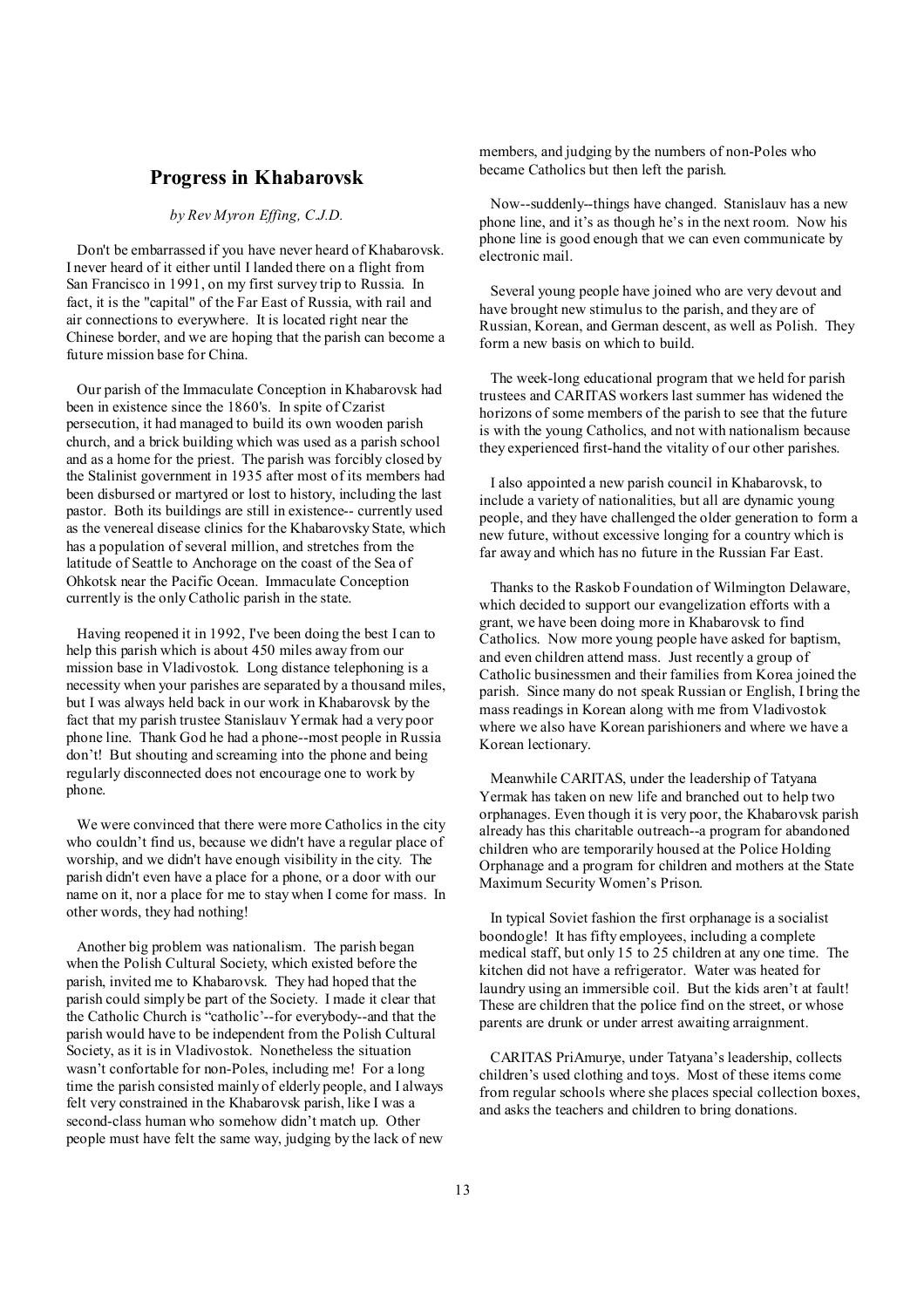CARITAS PriAmurye also started a project with the second "orphanage"--the Children's Shelter at the Women's High Security Prison. This Prison is located outside the city of Khabarovsk, so there are few visitors or volunteers to work with the children, of which there are 32 between the ages of birth and three. The mothers of all these children have been convicted of major crimes including murder. This is the only such children's home in all of Asian Russia. The director of the home, a physician, met CARITAS very warmly, and, speaking about the problems of the home, expressed the wish that in addition to humanitarian aid CARITAS might provide spiritual help to these lost women and their children.

While I was in the Prison, I spoke with the Chief Physician. He explained how he only receives money for the payroll and for medicines for the prisoners. They have to grow their own food or live on charitable donations or money from their families. He also mentioned how difficult it is for the women to find work after six or eight years in prison. They sometimes have children too, one of which might have been born in the first year of their prison term (or later, if they try to get favors from guards). These children grow for three years in the prison orphanage, and then they are sent to an outside orphanage. Mom, who can't find work, has trouble collecting her child from the orphanage after her time is up!

Formerly the Prison had a state factory for producing clothing. With the new economic realities, people prefer American or Chinese clothing--the first of better quality and the second cheaper than the Russian products. So the Prison factory has no orders, and no income for the prisoners.

We agreed that it would be a wonderful idea to begin a Women's Cooperative at the Prison. The Coop would try to find work orders in the private sector for the prisoners, so that they could use the production equipment in the prison, and sell these things outside the prison walls. The income would be used by the prisoners for their personal and food needs, and hopefully there could eventually even be Coop work outside the prison for freed prisoners. Their first idea is to make sewn items and funeral wreaths for sale in the local market. Want to help??

Six of the women at the prison are already taking instructions in the Faith. They want to have their children baptized too. Stanislauv is meeting regularly with the class, discussing the lessons from our correspondence course, "Introduction to Christianity", and showing videos and teaching the women to pray. Parishioners are preparing to be god-parents of these prisoners and their children, and to give them a helping hand when they leave prison. (They need a video player and TV set.)

Recently Father Franz Edlinger of a Catholic community in Austria named "House of Peace" visited Khabarovsk and the police orphanage and made a donation of \$2300 to CARITAS to help with the orphanage project. It is a challenge to decide how to spend the money so that it really goes to the benefit of the children and does not prop up the socialist system which is the cause of much of the suffering in the first place. Thank you, House of Peace, for your Christian charity for these children in need.

 Father Richard Philiposki of St Stanislaus Parish in Portland, Oregon, was also a recent visitor. He donated a keyboard instrument with several organ voices to the parish so that it could support its singing with an instrument. Now we are looking for the musician who will play it. Thanks, Father, for your personal donation to our parish.

 At last the Khabarovsk parish has a place to meet regularly! It's even warm! After four years of being thrown from pillar to post, and spending too much money on room and office rentals, and spending many hours on the streets looking for places to have Mass and meetings, we now have a place for at least a year. One of our own parishioners, American Michael Junne, offered our parish to use a room in his sewing factory! It isn't a church, and it isn't fancy, but it is big enough, warm enough, and convenient enough that we accepted his offer. He said, "I was tired of seeing the parish roving around like a bunch of Gypsies." (There are many Gypsies in Russia.)

 At last we have a place which we can somewhat call our own, so that we can welcome new members, although we will need to find some pews, chairs, or benches. The only furniture the parish has were some secretary's wheeled chairs and some office desks that were given us by the Catholic Relief Services when they cut back their office staff in Khabarovsk. We plan to send to Khabarovsk an altar, a tabernacle, candelabra, vestments, and other church goods which were contributed by the Diocese of St Cloud and the Archdiocese of Minneapolis and St Paul, as well as by Albuquerque's Our Lady of Perpetual Help Parish. The average of \$300 that we spent everymonth on rent can now be used for more productive activity.

 Stanislauv has launched a parish bulletin to bring local news to parishioners--earlier they only received the Vladivostok parish bulletin. Stanislauv holds a weekly SundayCommunion service with the Blessed Sacrament which I consecrate at my monthly mass there. Attendance at the Communion Service is increasing.

 So all of this fertilizer has been applied to the plant. Pray for the growth of the parish! What of the future? Recently when I was in Albuquerque Fr Christopher Zugger of Our Lady of Perpetual Help Byzantine Catholic Parish told me that there had been an underground group of Eastern Rite Catholics in Khabarovsk, even until the 1950's. I've invited Fr Yaroslav Spodar, the priest responsible for Eastern Rite Catholics in our part of Russia, to come to Khabarovsk with me in May to search for our lost Eastern Rite brethren.

 I sent a letter to every American parish named "Immaculate Conception" asking for help for Khabarovsk. One really notable responce is from Immaculate Conception Parish in Skidmore, Texas. The Pastor, Father Jim Kelleher, SOLT,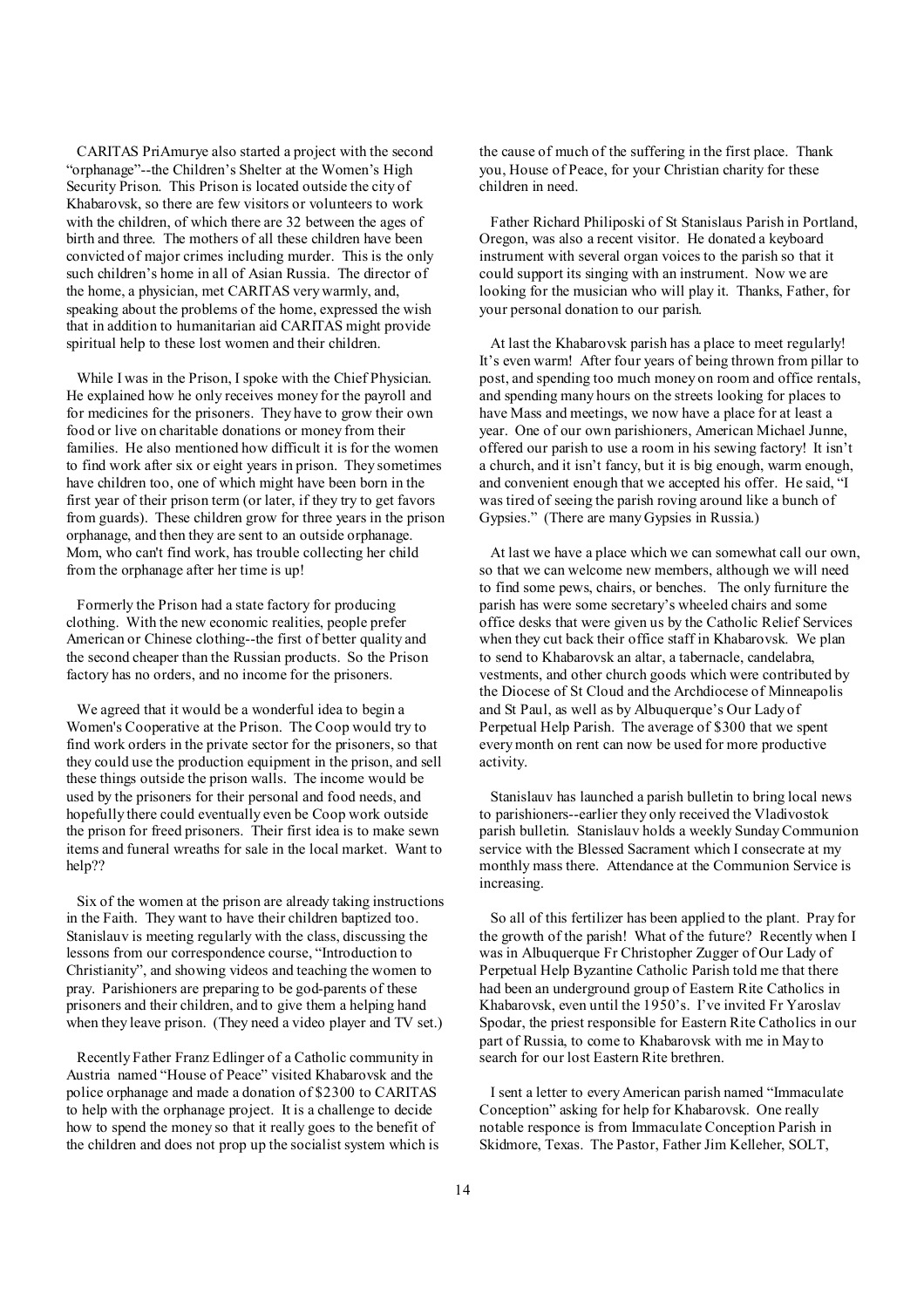proposes to bring six of his parishioners to Khabarovsk to do evangelization. We've decided, if we find the means, to offer a 7-day summer youth camp. We'll invite our unmarried young people from every parish to Khabarovsk for a week-long retreat with the Texas parishioners. The Texans will also be able to visit and help at the orphanages. If it all happens, we'll let you know in a future newsletter.

What can you do, dear reader, for the parish in Khabarovsk? First of all, pray! Pray for the repentence of sinners who need to find forgiveness and salvation. Pray for the gift of faith for these people so long under the yoke of atheism. We need a priest for Khabarovsk! Pray for vocations, so that at last these people will not only have a priest to serve them daily, but also that they might generate their own priests for the needs of Russia and the world. After prayer, donations are always welcome!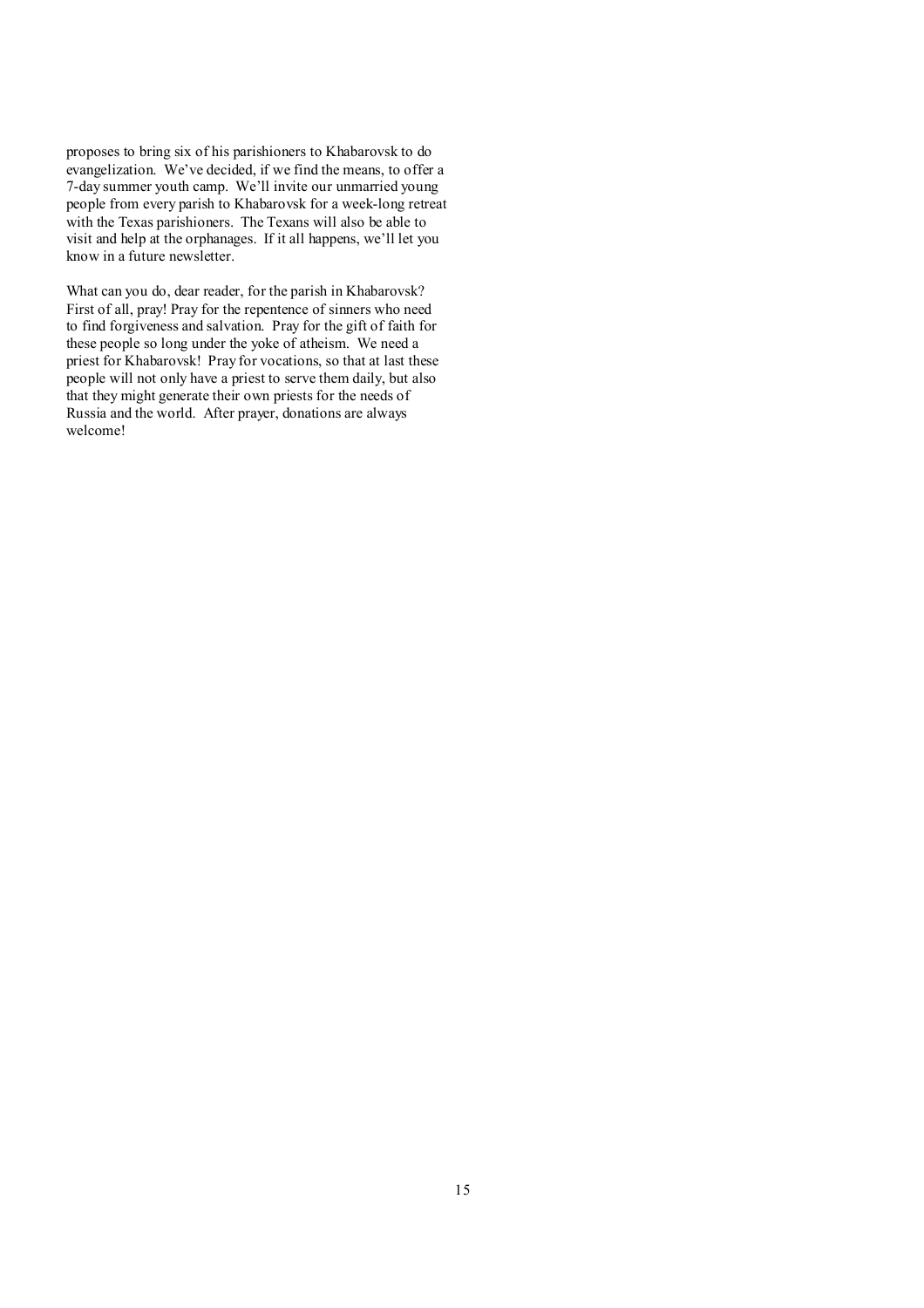## **A Trip to Chita**

#### *by Rev Myron Effing, C.J.D.*

Chita is one of those mysterious places in Russia about which foreigners have no information. It's lost somewhere between Irkutsk with its great Lake Baikal, and the plains further east toward the Pacific Ocean. It's sort of squashed between Mongolia and the mountains which form southern Russia. It's a dot on the TransSiberian railroad. It's a piece of frozen tundra which even the migrating birds can't find. On March 9 it was even forgotten by the Sun as a total eclipse covered the land bringing a new darkness and chill to the allbut-God-forsaken place.

It is one of the last places in Russia where we hadn't found any Catholics, so I decided it was time to come here personnally, after considering the matter for a long time.

I did find some warmth, however. The city was the exilehome of the Decembrists, those Russians who fought to overthrow the Czar in the 1860's, and they brought their Orthodox faith, as well as their plans, their science, their music, and--most evident of all--their beautiful architecture! Here I found the most beautiful buildings in this part of Russia. The city is laid out with beautiful St Petersburg-style plans. It is the capital of the Chitinsky State, with plenty of gold mining, fur farming, sheep raising, and the busy center of the Zabaikalsky Railroad. It even has a philharmonic orchestra and a puppet theatre.

The city was once the hotbed of hope for Russia and the Russian culture. It was here that the White Army set up its headquarters in opposition to the Red Army of Communism. Chita was made the capital of the independent Far Eastern Republic, Russia's last stand against the Communists.

The Faith also had a final flowering here. The huge and beautiful Russian Orthodox Cathedral on the main city square was a great hope for the people. The Tartar mosque and the Buddhist temple showed the freedom of religious life. The Catholics built their small but elegant church on edge of the city, and many Catholics from the west of Russia came to Chita in the hope of religious and economic freedom.

How sad it is to see the plaque on the building downtown which reads, "In this building were made the plans to free all of Russia of the White Army and of foreign interventionists, and to extend the Revolution to the Pacific Ocean." Chita's Catholics fled to Vladivostok, and from there to Australia, California, or back to Europe by sea. The small Catholic church was closed, but, as elsewhere in Russia, was miraculously saved from destruction by the disappearance of its members. The Orthodox churches, including the beautiful cathedral, were summarily bombed to force the people away from their faith.

 When it became possible for the Orthodox to believe openly again, they received the Catholic church building for their worship. There, a strange mixture of hot and cold continues to this day: The church caught fire twice, and the Orthodox who now use it have a great hatred for Catholics--The local people say that is why the building burns. This time only the lower walls were left standing, and the Orthodox are again trying to restore the building, since there isn't money to build a new one.

 Meanwhile, I am the first Catholic priest to visit the city openly since the defeat of the White Army. The city is the favorite target of wild Protestant evangelists who accuse the Orthodox of worshipping icons and the Blessed Virgin Mary. The Protestants have established eight parishes, opened a school, and are building fancy brick buildings. The Orthodox are rummaging around in the junk of the fire, and their rejection of anything but a very narrow Super-Orthodoxy makes even the Russians reject them, since you cannot preach a religion of love without love.

 Here in Chita you feel the sorrow of the Great Divide between Orthodoxy and Catholicism--instead of the "two lungs" of the Church helping and loving each other, there is the hatred which separates brother from brother, a hatred which gave rise to this Century of Horrors. Did not Jesus pray, "That they might all be one so that the world may believe"? And was not his final commandment to us, "Love one another as I have loved you"? Instead there has been nearly a thousand years of senseless, heartless division. I'm sure that if Isaid in America that the church had burnt, there would be some kind of help. Instead, the priest threw me off the property, and said they didn't want any help from Catholics. I predict that the building will burn again--The restorers don't understand that the charcoal of the old fire is a catalyst for a new one, but they won't accept advice from me.

 While some Orthodox accuse us of trying to conquer Russia for the Catholic Church, our intention is really quite the opposite. Naturally we want to find and help our Catholics back to the faith, but what we would really like to see is the Orthodox church florishing in full force as our beloved brothers and friends in a reunited Christianity! And shouldn't that be their dream, too? Instead, there is the icy chill of hatred.

 I put an ad on the radio asking Catholics and anyone interested to contact me at the hotel. The Chita Orthodox would object to the "anyone interested", but the radio station refused to place an ad inviting only Catholics, since they are the government radio station and have to serve everybody! Nobody came to the hotel or contacted me.

 I took a bus trip to a mountainside where I planned to watch the eclipse, but on the night before the eclipse, there were clouds gathering in the west, so I decided to abandon my plan to stay in Chita. I took a train east to Buzholay where the stationmaster and I, together with a local citizen of Buryat anchestry, stood in the snow for the total eclipse.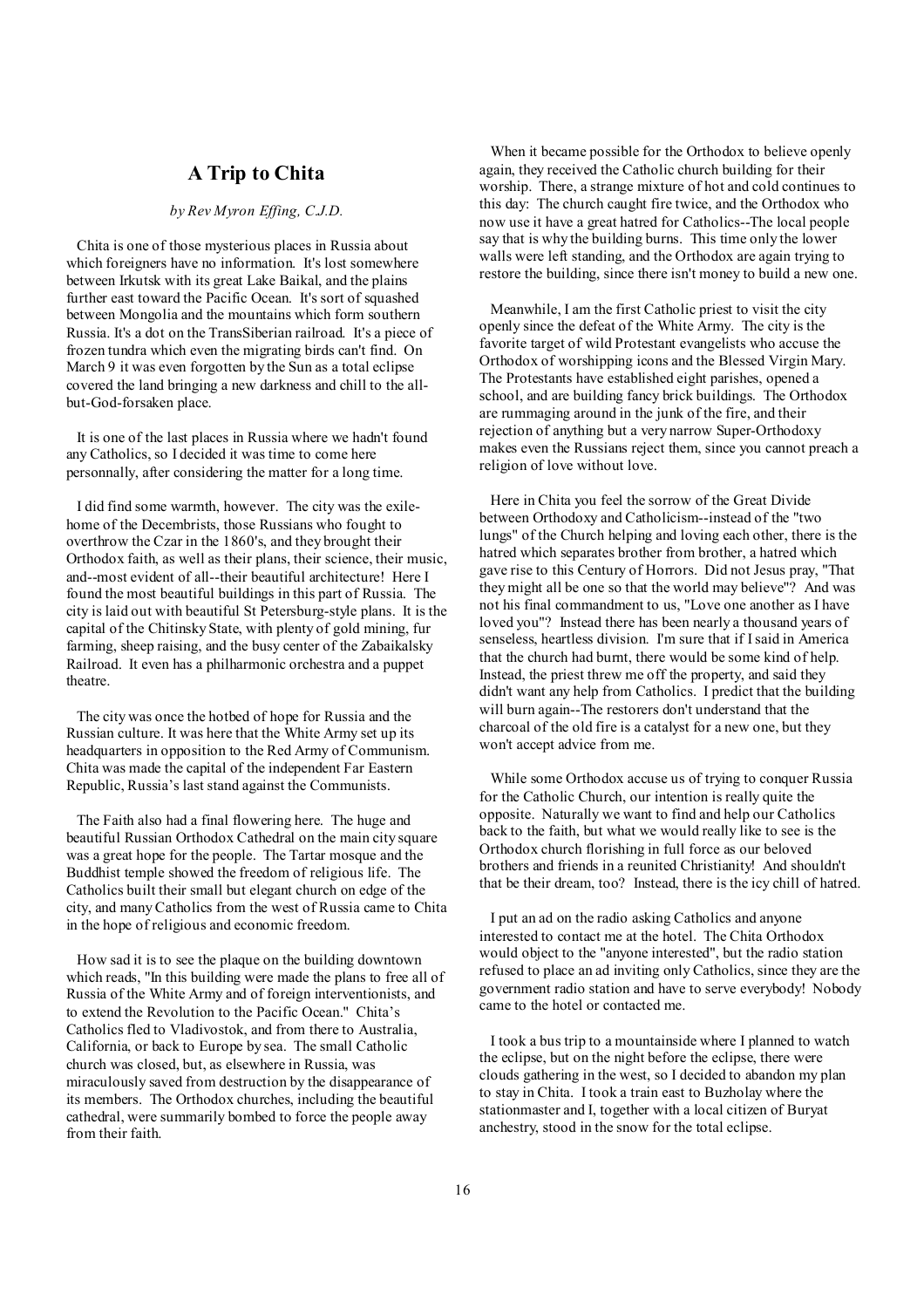It was beautiful, but not exceptional, since the sun was very quiet. There were few solar prominences to be seen, even though the corona was quite broad. Mercury and Venus blazed to the right and below the Sun, and Comet Hale-Bopp was clearly visible to the naked eye. In the midst of the celestial fireworks, in the few moments that the sun went out, the world grew noticably colder.

After the eclipse my new Buryat friend invited me to his home to wait for the next train. There a hot cup of tea and a bowl of warm soup made me feel better.

Perhaps something will come of my trip. I left my business cards wherever I went. I had been thrown out of a church, but had dined in the home of a pagan. After the cold, spring is bound to come.